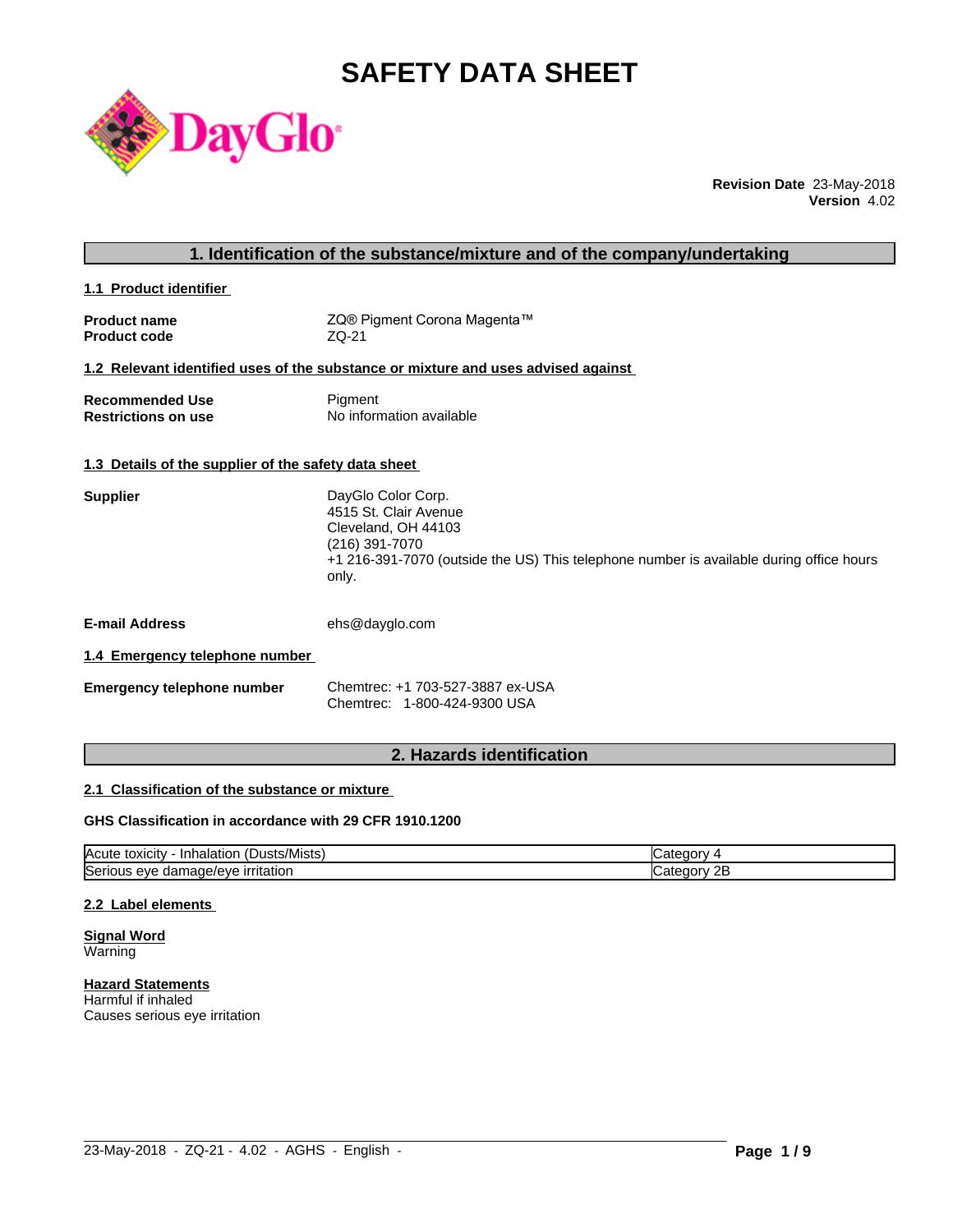

**Precautionary Statements - Prevention** Avoid breathing dust/fume/gas/mist/vapors/spray Use only outdoors or in a well-ventilated area Wash face, hands and any exposed skin thoroughly after handling Wear eye protection/ face protection

## **Precautionary Statements - Response**

IF IN EYES: Rinse cautiously with water for several minutes. Remove contact lenses, if present and easy to do. Continue rinsing If eye irritation persists: Get medical advice/attention IF INHALED: Remove person to fresh air and keep comfortable for breathing Call a POISON CENTER or doctor if you feel unwell

## **2.3. Other Hazards Hazards not otherwise classified (HNOC)**

Not Applicable

## **2.4 Other information**

Not Applicable

**Unknown Acute Toxicity**  $\langle 1\%$  of the mixture consists of ingredient(s) of unknown toxicity

## **3. Composition/Information on Ingredients**

#### **Substance Mixture**

| <b>Chemical Name</b>                                                                                   | CAS No.   | Weight-% |
|--------------------------------------------------------------------------------------------------------|-----------|----------|
| Basic<br>Violet<br>(tetrachlorozincate)<br>U.I                                                         | 73398-89- |          |
| Basic Red 1:1<br>◡.୲.                                                                                  | 3068-39-  |          |
| The contract concertainty for a contraction) of concertation has been contributed as a marshess contri |           |          |

The exact percentage (concentration) of composition has been withheld as a trade secret.

## **4. First aid measures**

## **4.1 Description of first-aid measures**

| <b>General advice</b>                                           | No information available.                                                                                                                                                                                               |
|-----------------------------------------------------------------|-------------------------------------------------------------------------------------------------------------------------------------------------------------------------------------------------------------------------|
| Eye contact                                                     | Immediately flush with plenty of water. After initial flushing, remove any contact lenses and<br>continue flushing for at least 15 minutes. Keep eye wide open while rinsing. If symptoms<br>persist, call a physician. |
| <b>Skin contact</b>                                             | Immediate medical attention is not required. Wash off with soap and water.                                                                                                                                              |
| <b>Inhalation</b>                                               | Immediate medical attention is not required. Move to fresh air.                                                                                                                                                         |
| <b>Ingestion</b>                                                | Do NOT induce vomiting. Drink plenty of water. Consult a physician.                                                                                                                                                     |
| 4.2 Most important symptoms and effects, both acute and delayed |                                                                                                                                                                                                                         |
| <b>Symptoms</b>                                                 | See Section 2.2, Label Elements and/or Section 11, Toxicological effects.                                                                                                                                               |

 $\_$  ,  $\_$  ,  $\_$  ,  $\_$  ,  $\_$  ,  $\_$  ,  $\_$  ,  $\_$  ,  $\_$  ,  $\_$  ,  $\_$  ,  $\_$  ,  $\_$  ,  $\_$  ,  $\_$  ,  $\_$  ,  $\_$  ,  $\_$  ,  $\_$  ,  $\_$  ,  $\_$  ,  $\_$  ,  $\_$  ,  $\_$  ,  $\_$  ,  $\_$  ,  $\_$  ,  $\_$  ,  $\_$  ,  $\_$  ,  $\_$  ,  $\_$  ,  $\_$  ,  $\_$  ,  $\_$  ,  $\_$  ,  $\_$  ,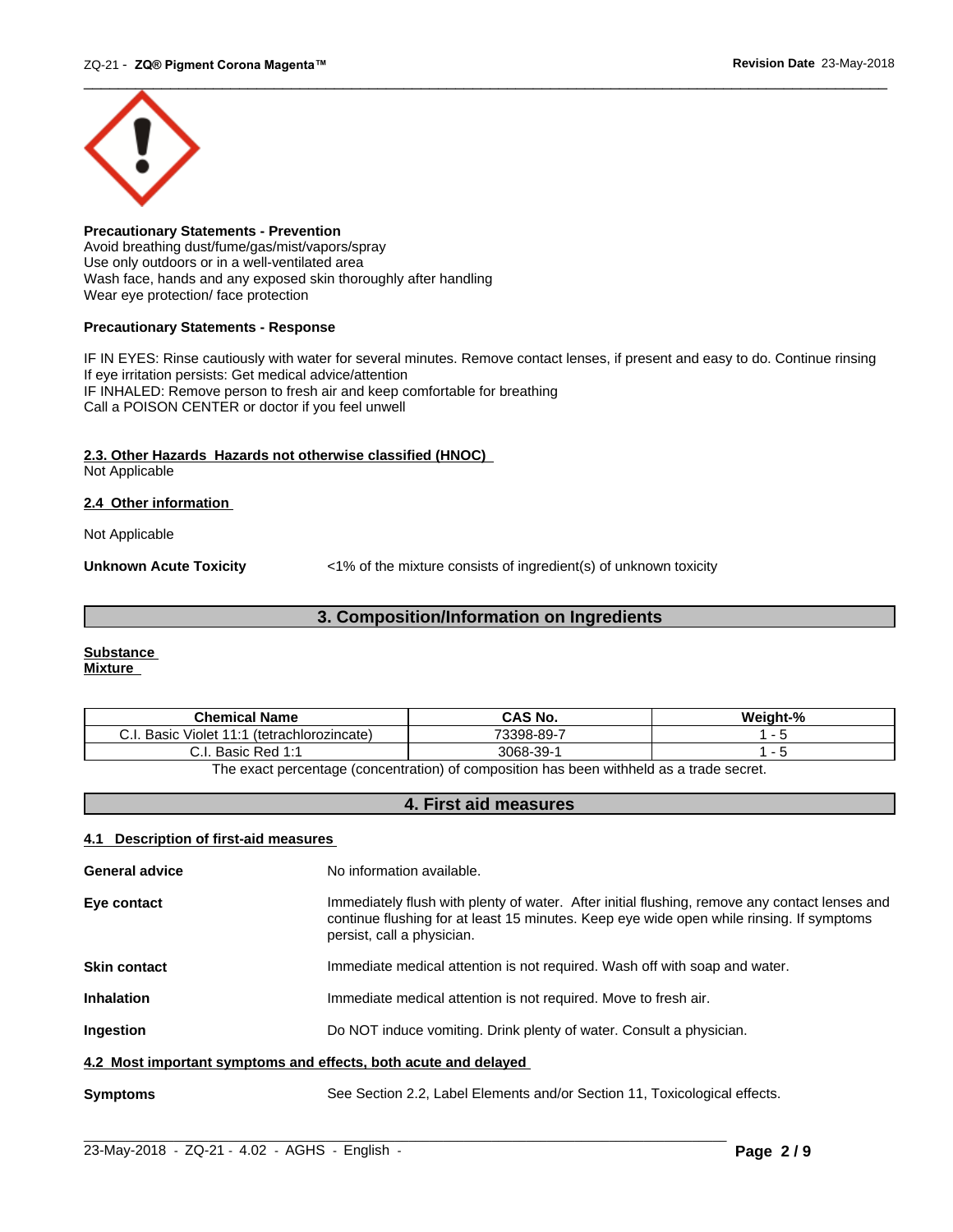### **4.3 Indication of any immediate medical attention and special treatment needed**

**Notes to physician** Treat symptomatically.

## **5. Fire-Fighting Measures**

 $\overline{\phantom{a}}$  ,  $\overline{\phantom{a}}$  ,  $\overline{\phantom{a}}$  ,  $\overline{\phantom{a}}$  ,  $\overline{\phantom{a}}$  ,  $\overline{\phantom{a}}$  ,  $\overline{\phantom{a}}$  ,  $\overline{\phantom{a}}$  ,  $\overline{\phantom{a}}$  ,  $\overline{\phantom{a}}$  ,  $\overline{\phantom{a}}$  ,  $\overline{\phantom{a}}$  ,  $\overline{\phantom{a}}$  ,  $\overline{\phantom{a}}$  ,  $\overline{\phantom{a}}$  ,  $\overline{\phantom{a}}$ 

## **5.1 Extinguishing media**

## **Suitable extinguishing media**

Use extinguishing measures that are appropriate to local circumstances and the surrounding environment.

**Unsuitable Extinguishing Media** None.

#### **5.2 Special hazards arising from the substance or mixture**

#### **Special Hazard**

None known based on information supplied.

**Hazardous Combustion Products** Carbon oxides. Nitrogen oxides (NOx).

#### **Explosion Data**

**Sensitivity to Mechanical Impact** None.

**Sensitivity to Static Discharge** Fine dust dispersed in air, in sufficient concentrations, and in the presence of an ignition source is a potential dust explosion hazard.

## **5.3 Advice for firefighters**

As in any fire, wear self-contained breathing apparatus pressure-demand, MSHA/NIOSH (approved or equivalent) and full protective gear.

## **6. Accidental Release Measures**

#### **6.1 Personal precautions, protective equipment and emergency procedures**

Ensure adequate ventilation, especially in confined areas. Use personal protective equipment.

## **6.2 Environmental precautions**

Dust deposits should not be allowed to accumulate on surfaces as these may form an explosive mixture if they are released into the atmosphere in sufficient concentration. Avoid dispersal of dust in the air (i.e., cleaning dusty surfaces with compressed air). Nonsparking tools should be used. Prevent product from entering drains.

## **6.3 Methods and materials for containment and cleaning up**

| <b>Methods for Containment</b> | Prevent dust cloud. Cover powder spill with plastic sheet or tarp to minimize spreading.                                                                                                                                                                                                                                                                                                |
|--------------------------------|-----------------------------------------------------------------------------------------------------------------------------------------------------------------------------------------------------------------------------------------------------------------------------------------------------------------------------------------------------------------------------------------|
| Methods for cleaning up        | Avoid dust formation. Take precautionary measures against static discharges. Do not dry<br>sweep dust. Wet dust with water before sweeping or use a vacuum to collect dust. Use<br>personal protective equipment. Take up mechanically and collect in suitable container for<br>disposal. Prevent product from entering drains. Keep in suitable and closed containers for<br>disposal. |

## **7. Handling and storage**

#### **7.1 Precautions for safe handling**

| Advice on safe handling | Avoid dust formation. Take precautionary measures against static discharges. Fine dust<br>dispersed in air may ignite. Wear personal protective equipment. |
|-------------------------|------------------------------------------------------------------------------------------------------------------------------------------------------------|
| <b>Hygiene measures</b> | Handle in accordance with good industrial hygiene and safety practice.                                                                                     |

 $\_$  ,  $\_$  ,  $\_$  ,  $\_$  ,  $\_$  ,  $\_$  ,  $\_$  ,  $\_$  ,  $\_$  ,  $\_$  ,  $\_$  ,  $\_$  ,  $\_$  ,  $\_$  ,  $\_$  ,  $\_$  ,  $\_$  ,  $\_$  ,  $\_$  ,  $\_$  ,  $\_$  ,  $\_$  ,  $\_$  ,  $\_$  ,  $\_$  ,  $\_$  ,  $\_$  ,  $\_$  ,  $\_$  ,  $\_$  ,  $\_$  ,  $\_$  ,  $\_$  ,  $\_$  ,  $\_$  ,  $\_$  ,  $\_$  ,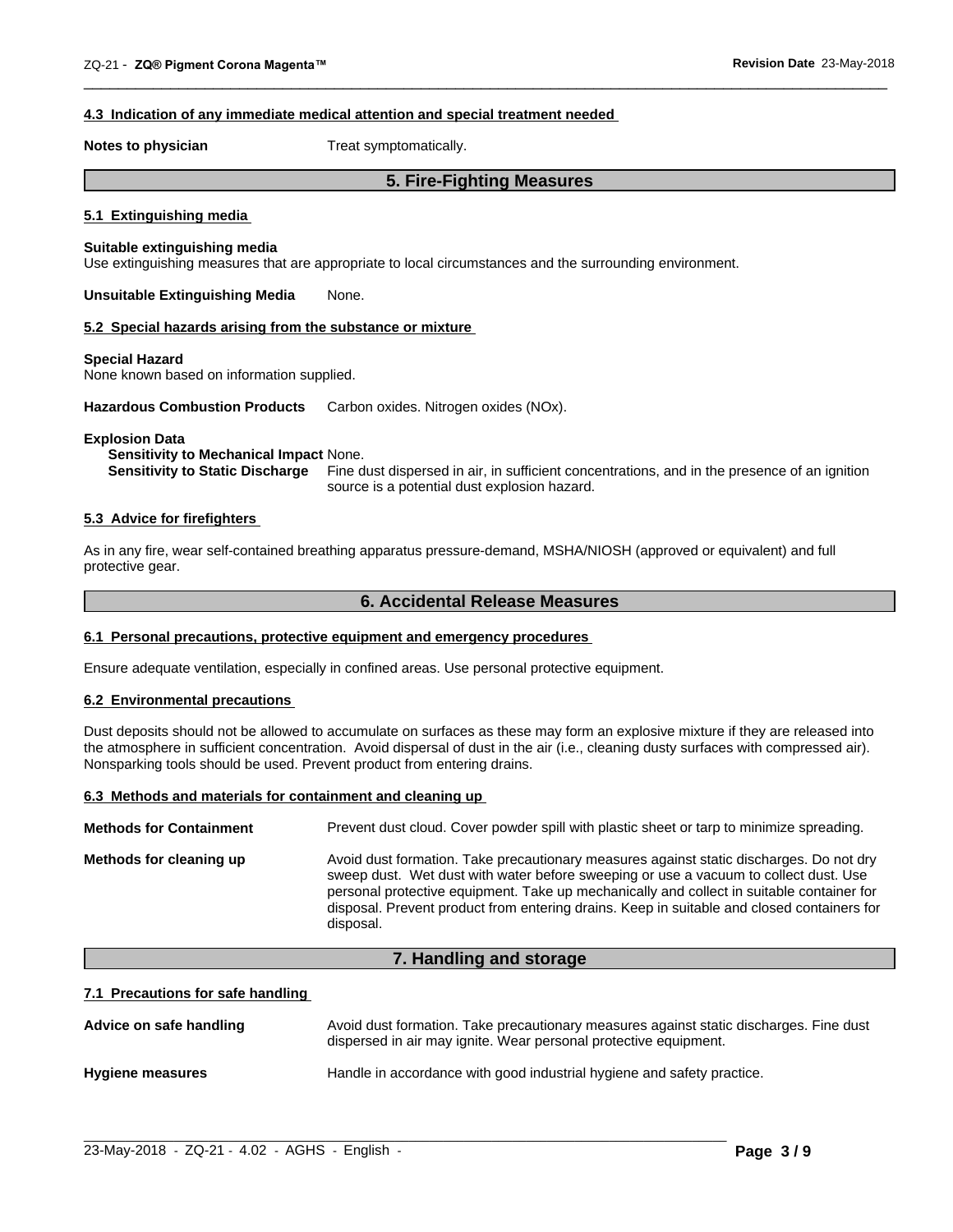## **7.2 Conditions for safe storage, including any incompatibilities**

**Storage Conditions** Keep tightly closed in a dry and cool place.

**Materials to Avoid** None known.

## **8. Exposure controls/personal protection**

 $\overline{\phantom{a}}$  ,  $\overline{\phantom{a}}$  ,  $\overline{\phantom{a}}$  ,  $\overline{\phantom{a}}$  ,  $\overline{\phantom{a}}$  ,  $\overline{\phantom{a}}$  ,  $\overline{\phantom{a}}$  ,  $\overline{\phantom{a}}$  ,  $\overline{\phantom{a}}$  ,  $\overline{\phantom{a}}$  ,  $\overline{\phantom{a}}$  ,  $\overline{\phantom{a}}$  ,  $\overline{\phantom{a}}$  ,  $\overline{\phantom{a}}$  ,  $\overline{\phantom{a}}$  ,  $\overline{\phantom{a}}$ 

## **8.1 Exposure Guidelines**

## **8.2 Appropriate engineering controls**

| <b>Engineering Measures</b> | Showers              |  |
|-----------------------------|----------------------|--|
|                             | Eyewash stations     |  |
|                             | Ventilation systems. |  |

## **8.3 Individual protection measures, such as personal protective equipment**

| <b>Eye/Face Protection</b>    | Safety glasses with side-shields.                                                                              |
|-------------------------------|----------------------------------------------------------------------------------------------------------------|
| Skin and body protection      | Wear chemical resistant footwear and clothing such as gloves, an apron or a whole body<br>suit as appropriate. |
| <b>Respiratory protection</b> | . NIOSH/MSHA approved respiratory protection should be worn if exposure is anticipated.                        |
| <b>Hygiene measures</b>       | See section 7 for more information                                                                             |

 $\_$  ,  $\_$  ,  $\_$  ,  $\_$  ,  $\_$  ,  $\_$  ,  $\_$  ,  $\_$  ,  $\_$  ,  $\_$  ,  $\_$  ,  $\_$  ,  $\_$  ,  $\_$  ,  $\_$  ,  $\_$  ,  $\_$  ,  $\_$  ,  $\_$  ,  $\_$  ,  $\_$  ,  $\_$  ,  $\_$  ,  $\_$  ,  $\_$  ,  $\_$  ,  $\_$  ,  $\_$  ,  $\_$  ,  $\_$  ,  $\_$  ,  $\_$  ,  $\_$  ,  $\_$  ,  $\_$  ,  $\_$  ,  $\_$  ,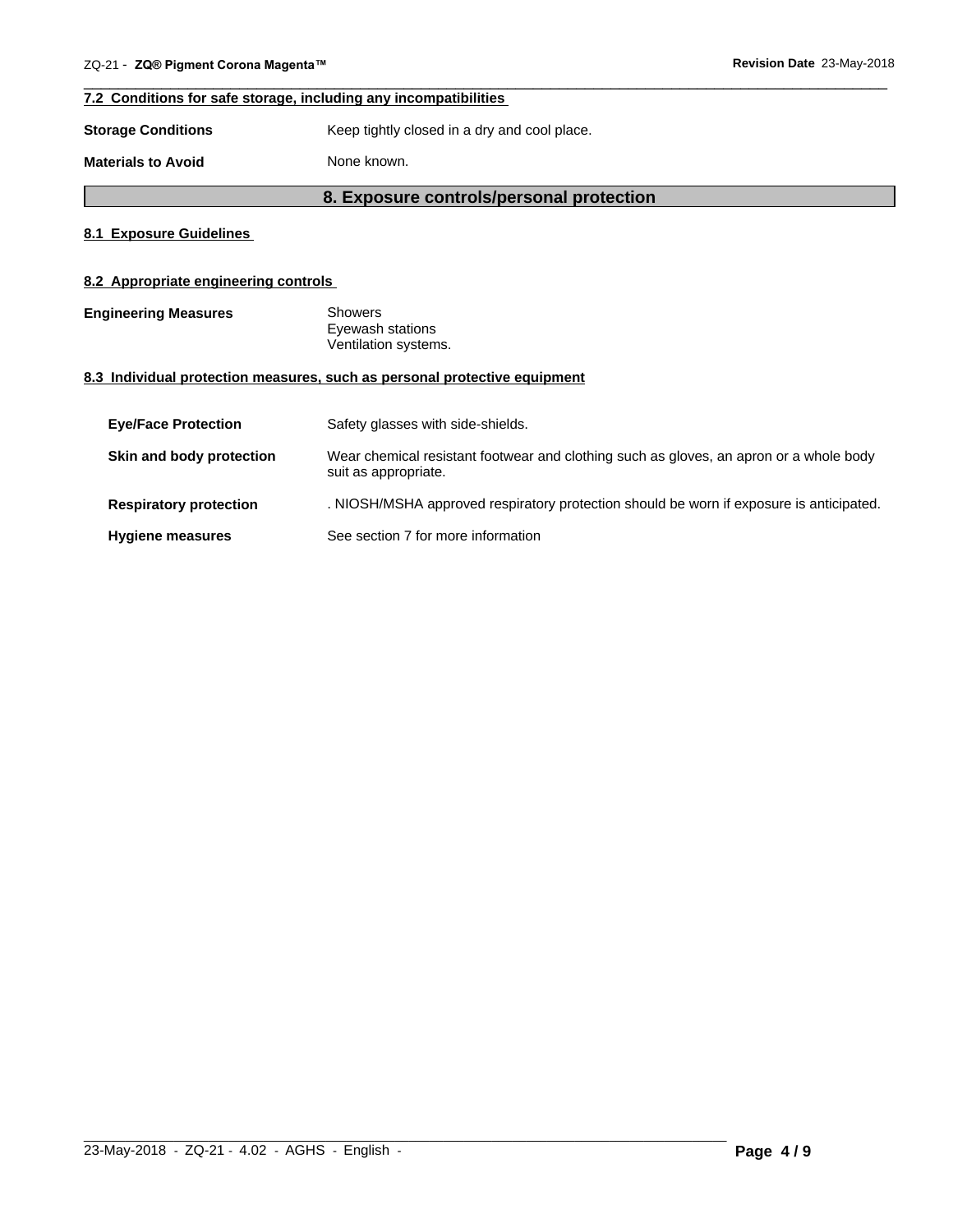## **9. Physical and chemical properties**

 $\overline{\phantom{a}}$  ,  $\overline{\phantom{a}}$  ,  $\overline{\phantom{a}}$  ,  $\overline{\phantom{a}}$  ,  $\overline{\phantom{a}}$  ,  $\overline{\phantom{a}}$  ,  $\overline{\phantom{a}}$  ,  $\overline{\phantom{a}}$  ,  $\overline{\phantom{a}}$  ,  $\overline{\phantom{a}}$  ,  $\overline{\phantom{a}}$  ,  $\overline{\phantom{a}}$  ,  $\overline{\phantom{a}}$  ,  $\overline{\phantom{a}}$  ,  $\overline{\phantom{a}}$  ,  $\overline{\phantom{a}}$ 

## **9.1 Information on basic physical and chemical properties**

| <b>Physical state</b>              | Solid                                 |                          |                          |
|------------------------------------|---------------------------------------|--------------------------|--------------------------|
| Appearance                         | Powder                                | Color                    | Magenta                  |
| Odor                               | Mild                                  | <b>Odor Threshold</b>    | No information available |
| <b>Property</b>                    | <b>Values</b>                         | Remarks • Methods        |                          |
| рH                                 | Not Applicable                        |                          |                          |
| <b>Melting/freezing point</b>      | 120 °C / 248 °F                       |                          |                          |
| <b>Boiling point/boiling range</b> | Not applicable                        | No information available |                          |
| <b>Flash Point</b>                 | Not Applicable                        | No information available |                          |
| <b>Evaporation rate</b>            | Not Applicable                        | No information available |                          |
| <b>Flammability (solid, gas)</b>   |                                       | No information available |                          |
| <b>Flammability Limits in Air</b>  |                                       |                          |                          |
| upper flammability limit           |                                       | No information available |                          |
| lower flammability limit           |                                       | No information available |                          |
| Vapor pressure                     |                                       | No information available |                          |
| Vapor density                      |                                       | No information available |                          |
| <b>Specific Gravity</b>            | 1.2                                   |                          |                          |
| <b>Water solubility</b>            | Insoluble in water                    |                          |                          |
| Solubility in other solvents       |                                       | No information available |                          |
| <b>Partition coefficient</b>       |                                       | No information available |                          |
| <b>Autoignition temperature</b>    |                                       | No information available |                          |
| <b>Decomposition temperature</b>   |                                       | No information available |                          |
| Viscosity, kinematic               |                                       | No information available |                          |
| Viscosity, dynamic                 |                                       | No information available |                          |
| <b>Explosive properties</b>        | Fine dust dispersed in air may ignite |                          |                          |
| <b>Oxidizing Properties</b>        |                                       | No information available |                          |
| 0.0. Other information             |                                       |                          |                          |

#### **9.2 Other information Volatile organic compounds (VOC)** None **content**

## **10. Stability and Reactivity**

## **10.1 Reactivity**

No dangerous reaction known under conditions of normal use

## **10.2 Chemical stability**

Stable

#### **10.3 Possibility of hazardous reactions**

None under normal processing.

## **10.4 Conditions to Avoid**

Dust formation. Take precautionary measures against static discharges.

## **10.5 Incompatible Materials**

None known.

## **10.6 Hazardous Decomposition Products**

None known based on information supplied.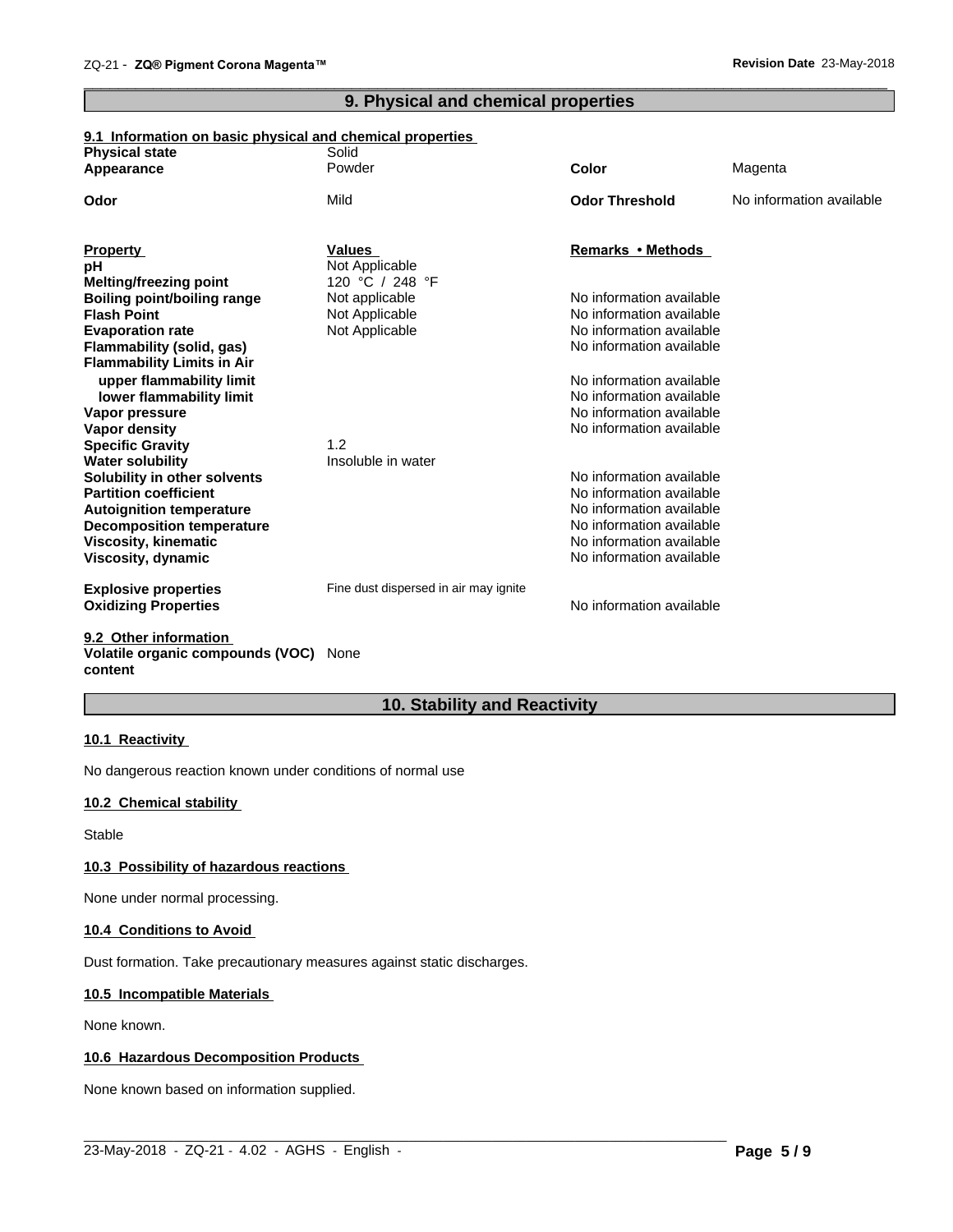## **11. Toxicological information**

 $\overline{\phantom{a}}$  ,  $\overline{\phantom{a}}$  ,  $\overline{\phantom{a}}$  ,  $\overline{\phantom{a}}$  ,  $\overline{\phantom{a}}$  ,  $\overline{\phantom{a}}$  ,  $\overline{\phantom{a}}$  ,  $\overline{\phantom{a}}$  ,  $\overline{\phantom{a}}$  ,  $\overline{\phantom{a}}$  ,  $\overline{\phantom{a}}$  ,  $\overline{\phantom{a}}$  ,  $\overline{\phantom{a}}$  ,  $\overline{\phantom{a}}$  ,  $\overline{\phantom{a}}$  ,  $\overline{\phantom{a}}$ 

## **11.1 Acute toxicity**

## **Numerical measures of toxicity: Product Information**

| ∟D50<br>Oral:                  | .⊿ח ∩5ר<br>Dermal:                             |
|--------------------------------|------------------------------------------------|
| 15.300<br>mg/kg (rat)<br>ل ڪ ت | 3,000<br>mg/kg<br>(rat)<br>$\mathbf{r}$<br>. . |

## **The following values are calculated based on chapter 3.1 of the GHS document**

**Unknown Acute Toxicity** <1% of the mixture consists of ingredient(s) of unknown toxicity **Oral LD50** 14,772.00 mg/kg<br> **LC50 (Dust/Mist)** 4.37 mg/l **LC50** (Dust/Mist)

## **Numerical measures of toxicity: Component Information**

| <b>Chemical Name</b>   | LD50 Oral         | LD50 Dermal         | <b>LC50 Inhalation</b> |
|------------------------|-------------------|---------------------|------------------------|
| C.I. Basic Violet 11:1 | 220 mg/kg $(Rat)$ |                     | $0.83$ mg/l (4 hour)   |
| (tetrachlorozincate)   |                   |                     |                        |
| 73398-89-7             |                   |                     |                        |
| C.I. Basic Red 1:1     | 449 mg/kg (Rat)   | $2,500$ mg/kg (rat) | $0.05$ mg/l (4 hour)   |
| 3068-39-1              |                   |                     |                        |

 $\_$  ,  $\_$  ,  $\_$  ,  $\_$  ,  $\_$  ,  $\_$  ,  $\_$  ,  $\_$  ,  $\_$  ,  $\_$  ,  $\_$  ,  $\_$  ,  $\_$  ,  $\_$  ,  $\_$  ,  $\_$  ,  $\_$  ,  $\_$  ,  $\_$  ,  $\_$  ,  $\_$  ,  $\_$  ,  $\_$  ,  $\_$  ,  $\_$  ,  $\_$  ,  $\_$  ,  $\_$  ,  $\_$  ,  $\_$  ,  $\_$  ,  $\_$  ,  $\_$  ,  $\_$  ,  $\_$  ,  $\_$  ,  $\_$  ,

## **11.2 Information on toxicologicaleffects**

#### **Skin corrosion/irritation**

Product Information • May cause irritation Component Information • No information available

## **Serious eye damage/eye irritation**

Product Information • Irritating to eyes Component Information • No information available

#### **Respiratory or skin sensitization**

Product Information • May be harmful if inhaled Component Information • No information available

#### **Germ cell mutagenicity**

Product Information • No information available Component Information • No information available

## **Carcinogenicity**

Product Information • Contains no ingredient listed as a carcinogen Component Information • No information available

## **Reproductive toxicity**

Product Information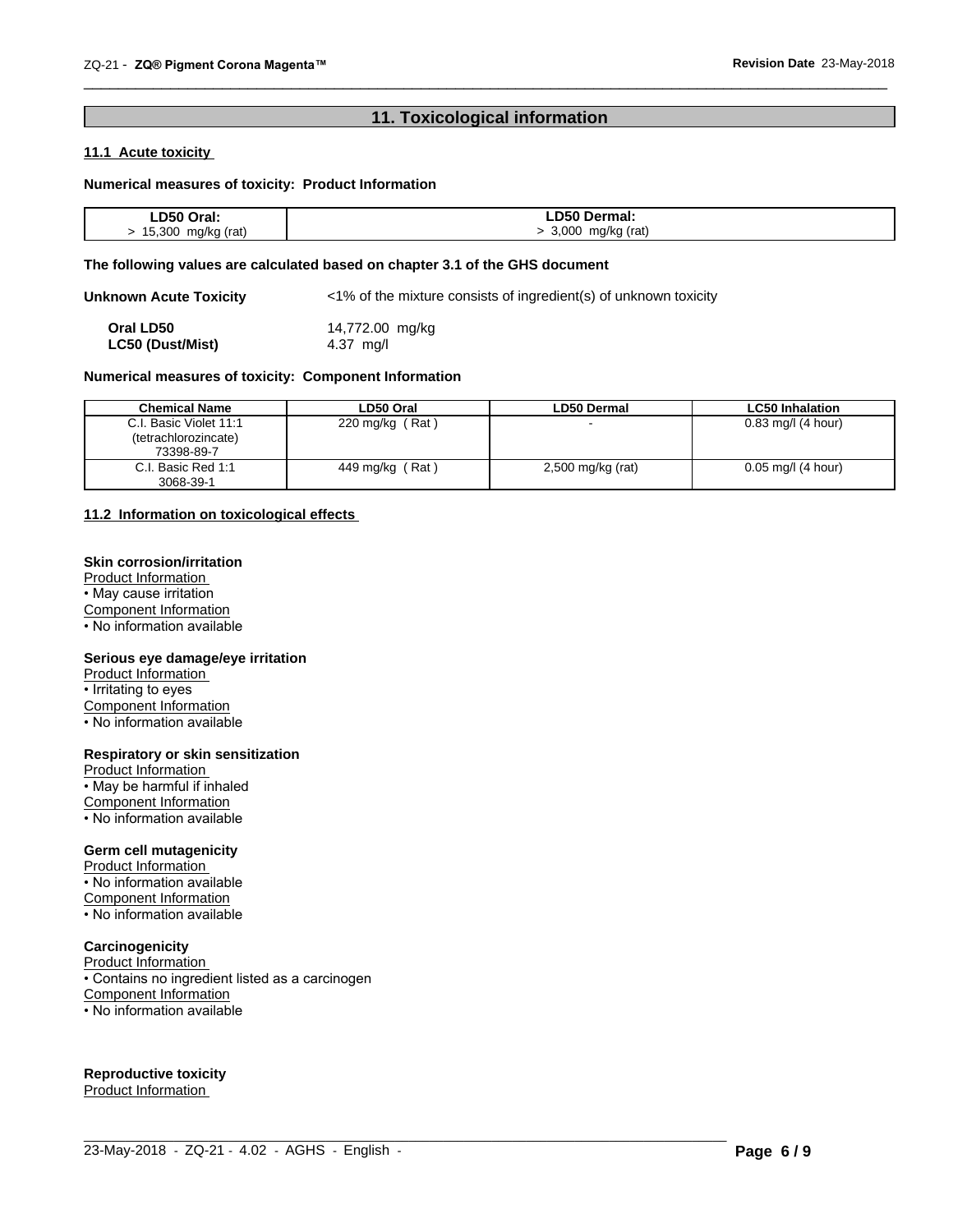**STOT - single exposure** No information available

## **STOT - repeated exposure**

• No known effect

#### **Other adverse effects** Product Information • No information available Component Information  $\cdot$  No information available

## **Aspiration hazard**

Product Information • No information available Component Information • No information available

## **12. Ecological information**

## **12.1 Toxicity**

**Ecotoxicity No information available** 

 $<$  1 % of the mixture consists of components(s) of unknown hazards to the aquatic environment

#### **Ecotoxicity effects**

## **12.2 Persistence and degradability**

No information available.

## **12.3 Bioaccumulative potential**

Discharge into the environment must be avoided

## **12.4 Mobility in soil**

No information available.

## **12.5 Other adverse effects**

No information available

## **13. Disposal Considerations**

## **13.1 Waste treatment methods**

Dispose of in accordance with federal, state, and local regulations.

## **14. Transport Information**

**DOT** Not regulated

**MEX** Not regulated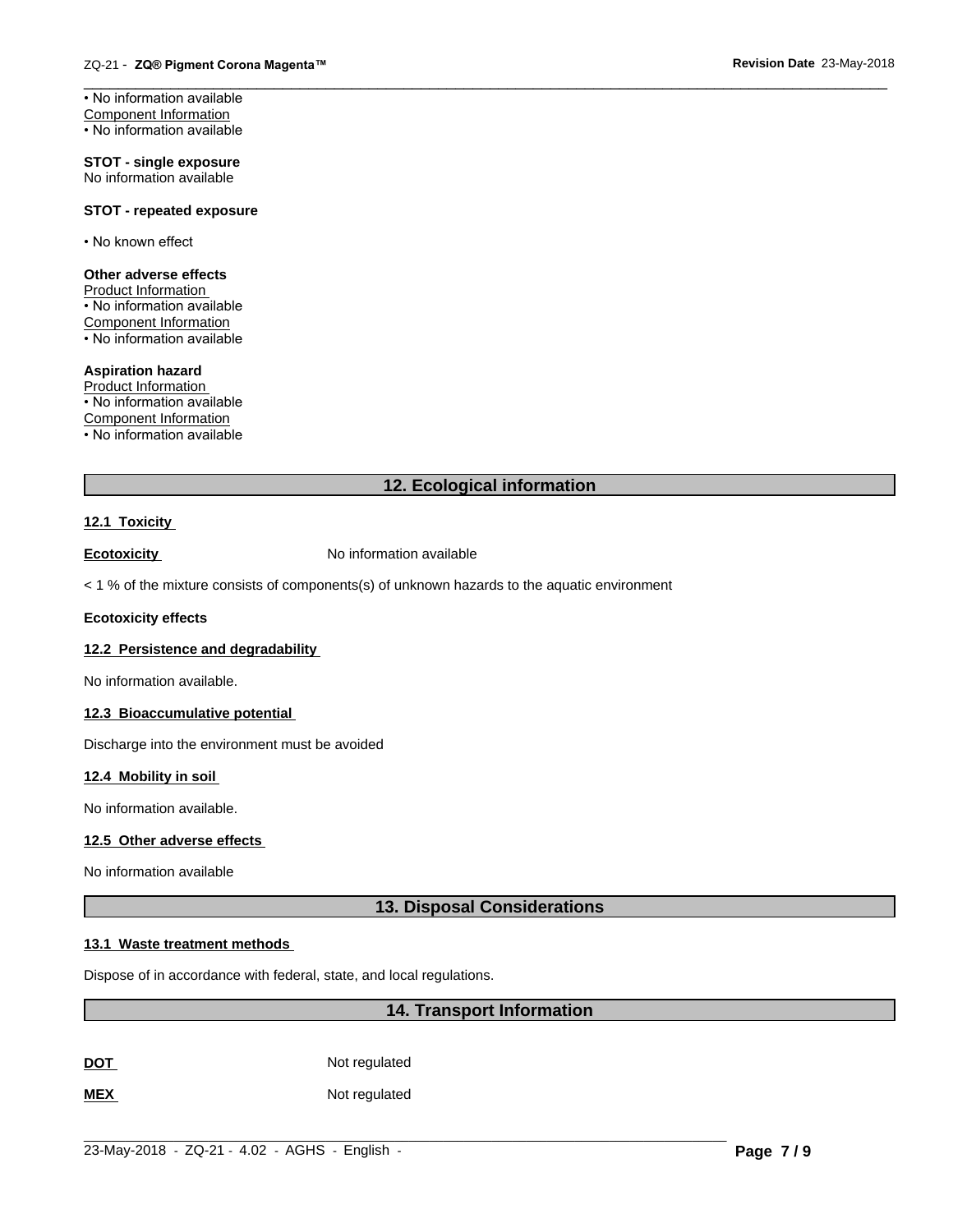## **IMDG** Not regulated **IATA** Not regulated

| 15. Regulatory information     |          |  |
|--------------------------------|----------|--|
| 15.1 International Inventories |          |  |
| <b>TSCA</b>                    | Complies |  |
| <b>DSL</b>                     |          |  |
| <b>EINECS/ELINCS</b>           | Complies |  |
| <b>ENCS</b>                    | -        |  |
| <b>IECSC</b>                   | Complies |  |
| <b>KECL</b>                    | ۰        |  |
| <b>PICCS</b>                   | -        |  |
| <b>AICS</b>                    | Complies |  |
| <b>NZIoC</b>                   | -        |  |

 $\overline{\phantom{a}}$  ,  $\overline{\phantom{a}}$  ,  $\overline{\phantom{a}}$  ,  $\overline{\phantom{a}}$  ,  $\overline{\phantom{a}}$  ,  $\overline{\phantom{a}}$  ,  $\overline{\phantom{a}}$  ,  $\overline{\phantom{a}}$  ,  $\overline{\phantom{a}}$  ,  $\overline{\phantom{a}}$  ,  $\overline{\phantom{a}}$  ,  $\overline{\phantom{a}}$  ,  $\overline{\phantom{a}}$  ,  $\overline{\phantom{a}}$  ,  $\overline{\phantom{a}}$  ,  $\overline{\phantom{a}}$ 

 **TSCA** - United States Toxic Substances Control Act Section 8(b) Inventory

 **DSL** - Canadian Domestic Substances List

 **EINECS/ELINCS** - European Inventory of Existing Chemical Substances/European List of Notified Chemical Substances

 **PICCS** - Philippines Inventory of Chemicals and Chemical Substances

 **ENCS** - Japan Existing and New Chemical Substances

 **IECSC** - China Inventory of Existing Chemical Substances

 **KECL** - Korean Existing and Evaluated Chemical Substances

 **PICCS** - Philippines Inventory of Chemicals and Chemical Substances

 **AICS** - Australian Inventory of Chemical Substances

 **NZIoC** - New Zealand Inventory of Chemicals

## **15.2 U.S. Federal Regulations**

## **SARA 313**

Section 313 of Title III of the Superfund Amendments and Reauthorization Act of 1986 (SARA). This product contains a chemical or chemicals which are subject to the reporting requirements of the Act and Title 40 of the Code of Federal Regulations, Part 372:

| <b>Chemical Name</b>                                      | <b>SARA 313 - Threshold Values %</b> | Weight-%   |
|-----------------------------------------------------------|--------------------------------------|------------|
| Resin (Zinc Compound)                                     |                                      | $90 - 100$ |
| C.I. Basic Violet 11:1 (tetrachlorozincate)<br>73398-89-7 | ∣.∪                                  |            |

## **15.3 Pesticide Information**

Not applicable

## **15.4 U.S. State Regulations**

#### **California Proposition 65**

This product contains the following Proposition 65 chemicals:

| .<br><b>Chemical</b><br>' Name                    | California<br>Prop. 65 |
|---------------------------------------------------|------------------------|
| $10 - 81 - 88 - 9$<br>~<br>Violet<br>501<br>odsit | ∴arcinoαer             |
|                                                   |                        |

## **16. Other information NFPA Health Hazard** - **Flammability** - **Instability** - **Physical and chemical hazards** - **HMIS Health Hazard** 2 **Flammability** 1 **Physical Hazard** 0 **Personal protection** X

## **Legend:**

*ACGIH (American Conference of Governmental Industrial Hygienists)*